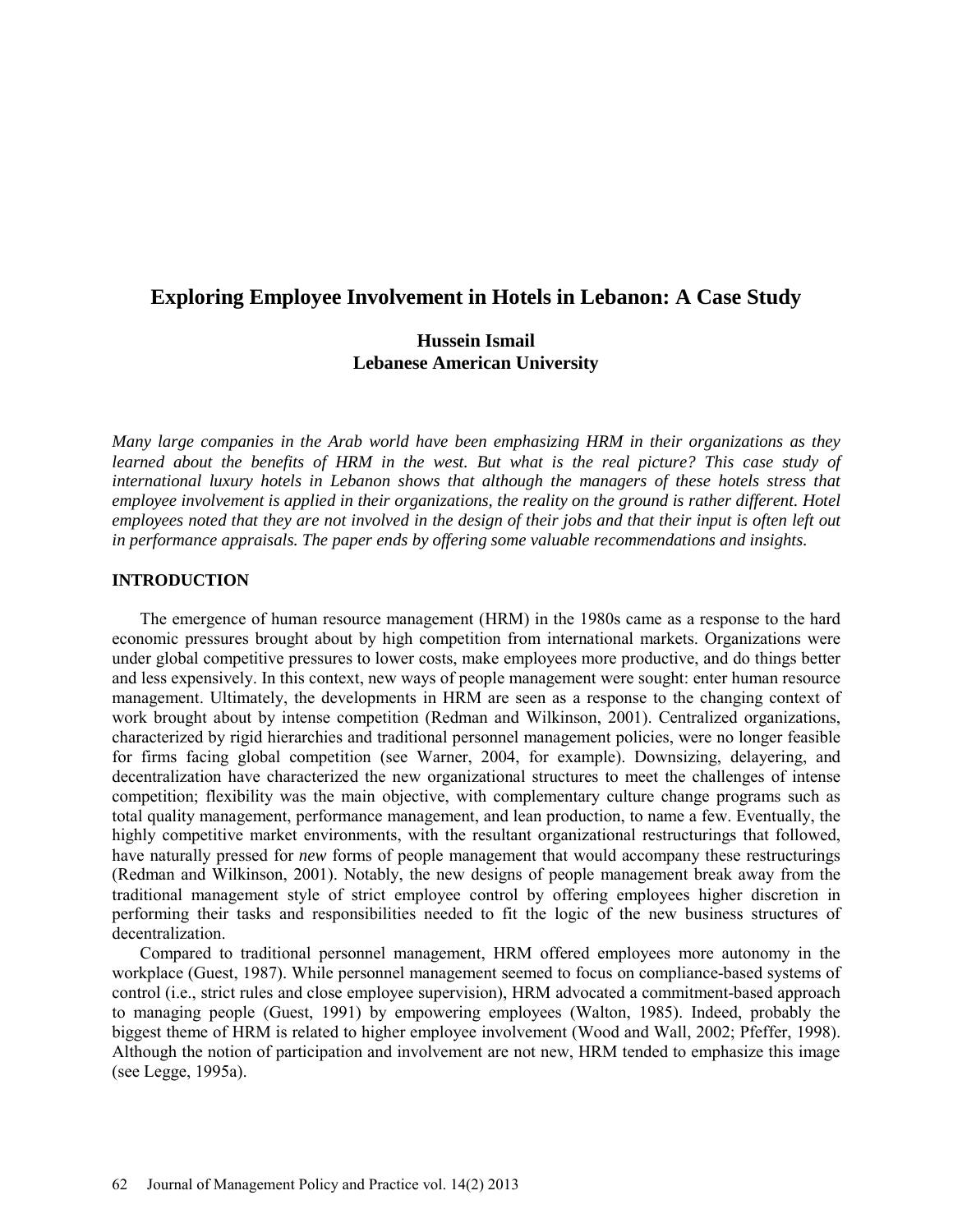While many US companies have long embraced the concepts of employee involvement and participation in their organizations (Peters, 1987; Tsiganou, 1991), the picture in the Arab world remains unclear. Research in HRM in general in the Arab region is lacking (see Budhwar and Debrah, 2002; Rees et al., 2007; Budhwar and Mellahi, 2006), and to a greater extent in the area of employee involvement in particular. In the latter, the available previous research has focused more on general managerial styles from an Arabian culture macro perspective (Badawy, 1980; Al Faleh, 1987). This research focuses explicitly on *workers'* overall perceptions of the actual employee involvement practice in hotels in the country of Lebanon. The present paper contributes to the understanding of employee involvement in the region, where it is recognized that more research is needed. Furthermore, this research advances the knowledge of HRM and employee involvement in two additional ways. This study follows an "employeecentered" research approach using qualitative research methods. It is argued that the claims of HRM are often the voices of management, with little or no attention to the views of employees, who are actually the end receivers of these policies (Legge, 1995b; Mabey et al., 1998; Marchington et al., 1994). Moreover, a major gap in the HRM literature is the overreliance on quantitative surveys, with less emphasis on qualitative research interviewing (see Mabey et al., 1998). A second contribution is that this will be one of the first studies that looked into employee involvement in international luxury hotels in Lebanon, which can further the HR knowledge in this sector with several academic and management implications. A brief background of the country and the human resources in the hotel sector follows.

Lebanon is primarily a services-based economy, with the services sector representing almost 80% of its GDP, according to the most recent estimates from the World Bank. Lebanon relies heavily on tourism for economic growth, attracting tourists mainly to its beaches, mountains, and nightlife. Experts claim that before the civil war, tourism contributed as much as 20% to the economy. Today, although this figure has fallen, tourism still accounts for an average of 10% of GDP, according to reports from the World Travel and Tourism Council. The hotel sector, which is considered one of the most developed sectors in the country, plays a major a role in the economy. Tourist spending on hotel and apartment accommodation was reported to be US\$203 million in 2009, according to the Ministry of Tourism in Lebanon. However, for 2011, the figures were generally lower, affected by the political instability in the region. In this context, the room yield of Beirut's hotels attained US\$123 in the first nine months of 2011, down by 31.2% from the same period in the previous year (Audi Bank Report, 2011). Many hotels that are part of large international hotel chains have opened in the country, and several more are in construction. As of 2011, there are about 7,000 rooms in Beirut, with an expected increase of around 3,000 in the next three years, according to the Syndicate of Hotel Owners Association in Lebanon.

In the hotel sector, human resources have a critical role in building distinctive customer service. To the researcher's knowledge, there is not enough research to draw conclusions about the state of human resources in the hospitality sector in Lebanon; however, there is a general consensus that Lebanon's human resources represent a major strength of the hospitality sector and are considered one of the most competent in the region. A strong educational background combined with multilingual capabilities and a long history of customer service culture offer hotel owners an opportunity to capitalize on these strengths for enhanced guest services. Nevertheless, several challenges remain, such as weak coordination between educational institutions and the hospitality industry (Awad, 1999) and a failure to implement HR policies strategically in Lebanese organizations according to emerging anecdotal evidence.

The purpose of this article is twofold: first, to acquire preliminary views from management on whether they involve employees in decision making in the hotel; and second, to actually explore workers' perceptions of employee involvement in HR policies on the ground, which is the main objective of this article.

The article begins with an overall review of employee involvement. The next section deals with the research methodology employed. The findings and discussion are then outlined in the following section. The article closed with the conclusions and practical implications.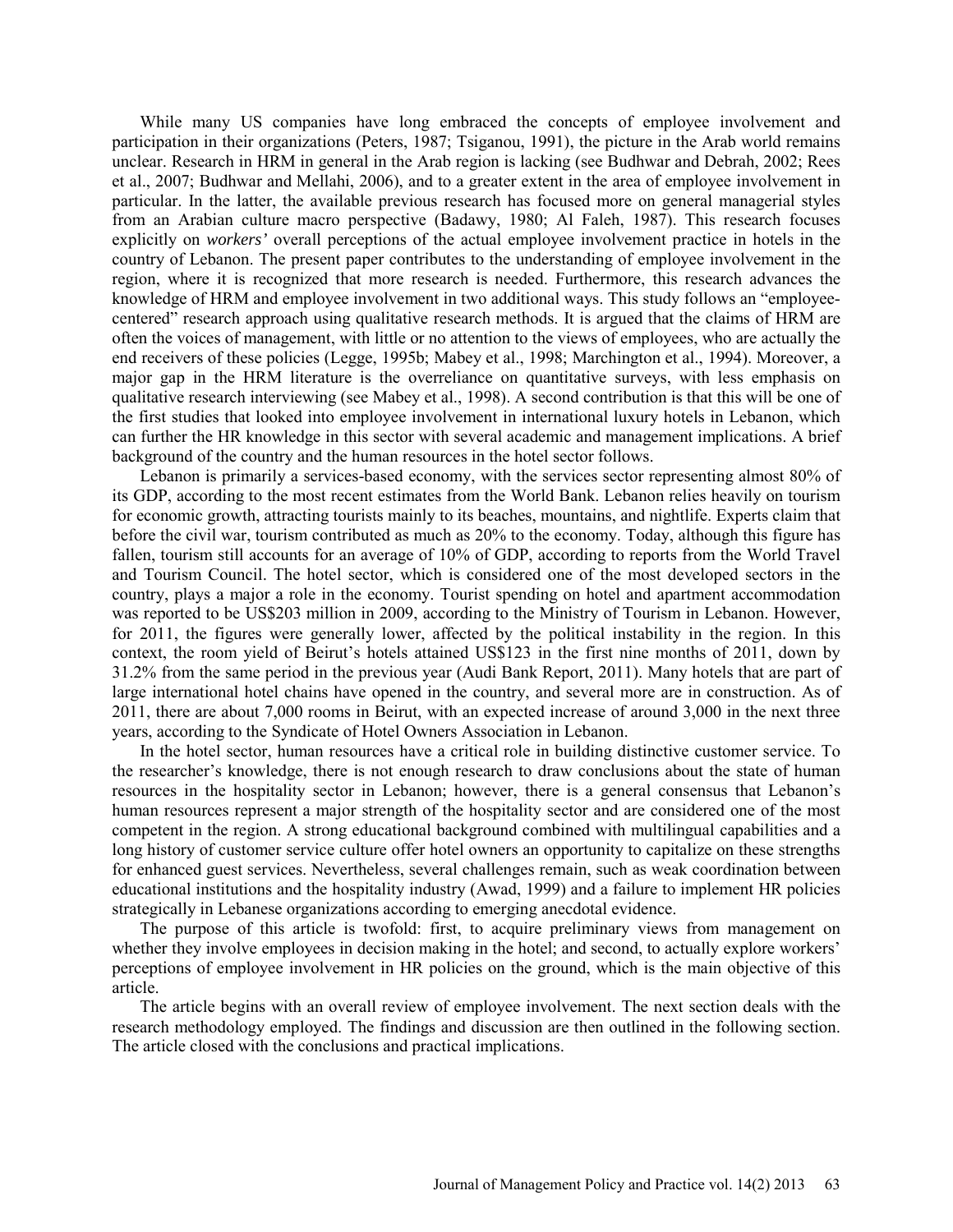#### **LITERATURE REVIEW**

Broadly speaking, employee involvement is referred to as a *participative* process to use the entire capacity of workers, designed to encourage employee commitment to organizational success (Cotton, 1993, the researcher's emphasis). This participation process, however, can take different forms. In their review, Cotton et al. (1988) found that different forms of involvement or participation may exist: participation in work decisions, consultative participation, short-term participation, informal participation, employee ownership, and representative participation. For example, the first category, participation in work decisions, includes formal schemes in which workers have a major influence on decisions relating to the work itself. Here, the participation in decisions is focused on how the work is organized, who does it, and what is done. On the other hand, organizations might not have formal schemes of participation; however, participation might still take place through interpersonal relationships between managers and workers: this is what is called informal participation.

Regardless of the forms of participation or involvement, the core idea is that there is shared decision making that is taking place (Locke and Schweiger, 1979) between managers and their subordinates (Wagner, 1994). In this paper, employee involvement will follow this conceptualization in that it describes shared or joint decision making between managers and workers. At the most basic level, however, management must be ready to share company-wide information with their employees for effective employee involvement programs (Lawler, 1988). The primary focus in the article is on the participation or involvement of employees with HRM policies relating to performance appraisal and job design.

Over the last two decades, American corporations have been big advocates of employee involvement and participation (Peters, 1987; Tsiganou, 1991). The focus on employee involvement on the part of organizations is in line with the positivistic HRM paradigm, which recognizes employees as an important resource that should be involved with decisions in the workplace (Guest, 1990), in contrast to a controloriented environment where employees are viewed as a cost to be controlled (Walton, 1985). Research has shown that organizations that had higher levels of employee involvement and participation programs, among other HR practices, experienced higher productivity and lower turnover compared to organizations that followed a control-oriented approach (Arthur, 1994). In fact, studies on high-involvement practices in the HRM literature show that such practices have a strong positive impact on employee attitudes (Mendelson, et al., 2011) and performance (Guthrie, 2001; Pfeffer, 1998). In the hospitality industry, too, employee involvement seems to play an important role in hotel success, according to senior management accounts (Adler, 2005).

More works focused on employee participation also show that employee involvement is highly associated with positive outcomes. Spector (1986) presented a meta-analysis of 88 studies of workers' perceived control on several outcomes. He found that employee participation was associated with lower intentions to quit and turnover, and higher motivation, performance, job satisfaction, and commitment. A more recent study by Scott-Ladd et al. (2004) in a sample of 495 employees from small to medium-sized organizations showed that a higher level of employee participation in the organizations studied was associated with significantly higher perceptions of performance effectiveness. Additionally, the study found that employee participation was directly linked with job satisfaction and commitment. In sum, studies do show the importance of employee participation in generating positive attitudes and organizational performance (e.g., Cotton et al., 1988; Miller and Monge, 1986; VanYperen et al., 1999); however, this not to discount the impact of contextual factors that may moderate the impact of participation (see Cotton, 1993, for a review).

There are several explanatory models for the effects of employee involvement (Locke and Schweiger, 1979), including cognitive and affective models (Miller and Monge, 1986). The goal here is not to review them all. Suffice it to say, however, that many of the models proposed focus primarily on the motivational aspects (Locke and Schweiger, 1979) in that employee involvement leads to motivation, which then results in higher productivity. The reasoning is that involving or engaging the employee with organizational matters can result in higher employee self-esteem and greater attainment of higher-order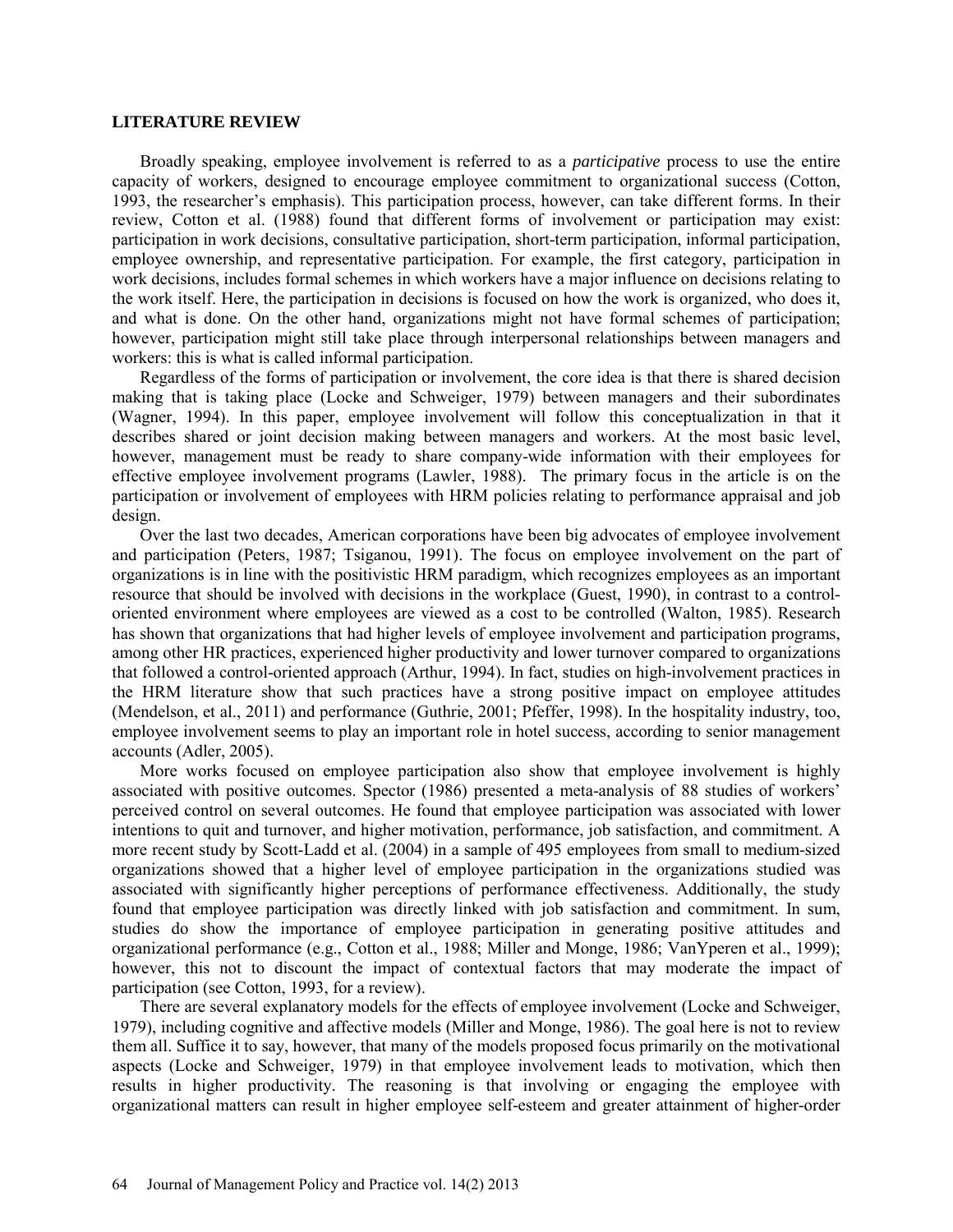needs, which lead to higher satisfaction and motivation in the workplace and, in turn, to higher productivity and corporate performance (Tomer, 2001; Guest, 1990; McGregor, 1960). Ritchie and Miles (1970) stated that "managers who hold the Human Relations theory of participation believe simply in involvement for the sake of involvement, arguing that as long as subordinates feel they are participating and are being consulted, their ego needs will be satisfied and they will be more cooperative" (p. 348, cited in Miller and Monge, 1986). This is what Miller and Monge (1986) frame as the affective model. On the other hand, the cognitive models propose that employee involvement is effective because it enhances the flow and use of important information in organizations. Given that the employees are closest to the area of operations and therefore have developed specialized knowledge (Appelbaum, et al., 2000), the involvement of core employees can then lead to better quality decisions and hence improve organizational performance. The two models have been tested, and both seem to play a role in explaining the effects of employee involvement (see, for example, Miller and Monge, 1986; Wagner III et al., 1997).

In conclusion, the review above shows that employee involvement is an important concept that is related to several positive outcomes related in terms of higher job satisfaction, commitment, and productivity. In the following, the review will focus on the benefits of involving employees in HRM policies on job design, and performance appraisal.

#### **Job Design**

Over the past decades, many concepts have been proposed and tested in the field of job design (Garg and Rastogi, 2006). Our aim is not a full review of those concepts, which can be found elsewhere (Parker and Wall, 1998; Oldham and Hackman, 2010), but is limited to employee involvement with job design.

The aim of job design is to increase both motivation and productivity (Rush, 1971). In fact, the job itself is seen as one of the strongest motivators compared to other facets (Saari and Judge, 2004). Uninteresting jobs may result in several problems that have been linked to negative organizational outcomes, including job boredom (see, for example, Fisher, 1993).

A lot of research has been conducted to alter jobs and make them more interesting on the part of management (Oldham and Hackman, 1980). Work models where employees themselves are involved in making suggestions to management about ways to alter their own working procedures have several benefits for the firm. First, it may help improve the quality of working lives (e.g., Cotton, 1993). It is understood that different employees have different work needs and demands, and when they are able to modify their work according to their needs, may increase their quality of working lives and improve their attitudes (Bailyn, 1993). Second, suggestions from employees may also serve to solve problems inherent in their current work procedures and hence increase efficiency and performance (Appelbaum, et al., 2000). Finally, participation in work redesign may also increase psychological ownership (e.g., Pierce et al., 2001), which has been associated with improved employee attitudes (Van Dyne and Pierce, 2004). In sum, employee involvement in job design is linked to better employee attitudes and performance.

#### **Performance Appraisal**

Performance appraisal can be critical to a firm's success. The goal is to evaluate employees' actual performance and provide feedback to improve future performance. Strategically, performance management can help management in aligning employees' behaviors and attitudes to the goals and strategies of the firm. The benefits of effective performance appraisals include increased corporate performance (Delery and Doty, 1996), in addition to more positive attitudes (Brown et al., 2010).

However, traditional performance appraisals have often been disliked by employees, and the result of this dissatisfaction has reduced the value of the appraisals (Murphy and Cleveland, 1995). In a traditional appraisal, the manager often retains full control of the process. Employees feel a significant lack of ownership and control of the appraisal process, which reduces employee acceptance (e.g., Dachler and Wilport, 1978).

An alternative approach, and one that solves the problems with traditional appraisals, is to encourage employee participation in the performance appraisal process (Carroll and Schneier, 1982; Murphy and Cleveland, 1995). In fact, the benefits of participative performance appraisal in terms of higher appraisal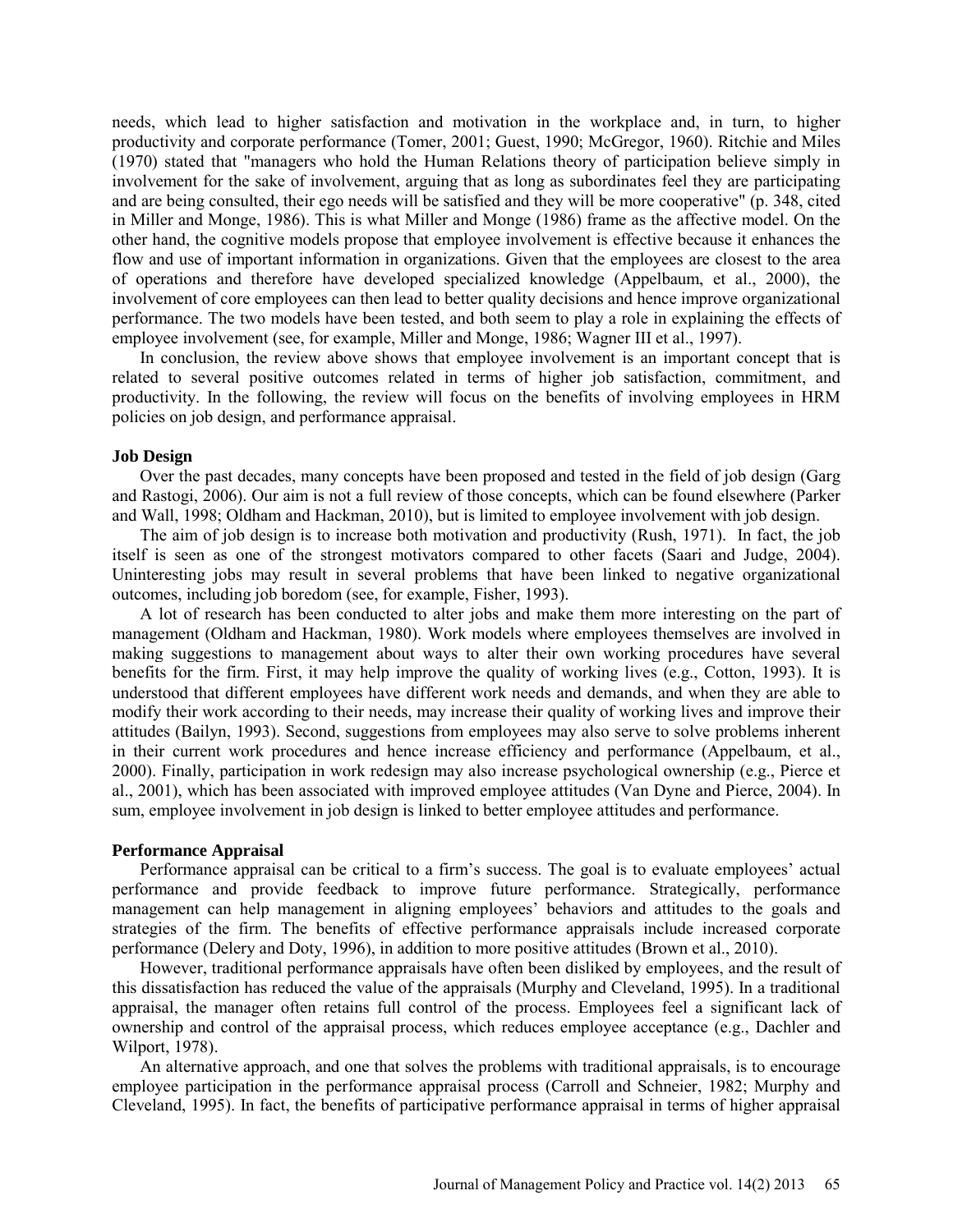satisfaction and acceptance were clearly demonstrated in a meta-analysis of 27 studies (Cawley et al., 1998). Effective participation with the performance appraisal process consists of *joint* supervisoremployee development of performance standards and goals that satisfy both organizational and employee development needs (see Roberts, 2003).

The above review has focused on the strategic benefits of employee involvement in HR policies related to job design and performance appraisal. The aim of this report is to explore the extent of employee involvement in such policies in hotels in Lebanon, which could give a picture of how far hotels are actually capitalizing on those benefits.

### **RESEARCH METHODOLOGY**

The research methodology followed here is essentially qualitative. Indeed, qualitative research is very useful for discovering the underlying motivations, feelings, values, attitudes, and perceptions of people, and uses a naturalistic approach that seeks to understand phenomena in context-specific settings (Hoepfl, 1998). Moreover, qualitative methods can be used not only to better understand any "phenomenon about which little is yet known" (Strauss and Corbin, 1990) but also to gain new perspectives on things about which much is already known or to gain more in-depth information (Hoepfl, 1998).

The study is based on data collected as part of a PhD thesis (X, 2006), which, for the purpose of this paper, originally investigated the implementation of modern HRM practices in the international hotel chain sector in the country of Lebanon. All international hotels operating in Beirut were contacted to request for permission to conduct personal interviews with their employees. However, only two international luxury hotels granted permission to conduct the interviews, made possible through the help of external personal contacts and acquaintances. The two hotels represent 20% of all international hotels in Lebanon as of 2006. At the time of this research, there were around 10 international hotel chains operating in the country.

The manager in each hotel specified a day in which to conduct interviews with employees during their work break. Prior to asking the questions, the researcher informed the employees on the spot about the study and the value of their views and opinions in improving HRM in Lebanon and their working conditions in the long run. The employees were orally asked short open-ended questions relating to their views and perceptions regarding different types of HRM practices, including the job design and performance evaluation. In particular, under the area of job design, employees were asked, "Do you get bored in your jobs?" Regarding performance appraisal, they were asked: "What do you think of the performance appraisal process in the hotel?" The questions were similar to those used in HR studies (Guest and Conway, 1998). The duration of the interviews was relatively short. The researcher assured the employees that their names and personal details would remain strictly confidential. The employees were generally frank and approachable.

During the date and time specified by the manager, the researcher managed to interview 14 employees in Hotel A and 19 employees in Hotel B. Overall, there were 33 respondents from the two hotels, all of whom were service employees, including waiters, reception personnel, and recreational staff. The hotel managers responsible for HR matters also took part in the study. However, their participation was limited to answering structured questionnaires in the form of an HR checklist previously used in Institute of Personnel and Development (IPD) studies in the UK (Patterson et al., 1997). The HR checklist comprised 10 questions relating to 10 different HR practices. The items include, for example, "Do you keep employees well informed?" and "Do you try to make jobs as interesting as possible?"; these are answerable with "yes" or "no." The managers from the two hotels were both in charge of HR activities; however, the manager from Hotel A had dual responsibilities relating to both HR and operations management.

Hotel A opened in Lebanon in 2002 and is part of an international hotel group that has branches worldwide, especially in Europe. Hotel B also opened in 2002 and belongs to an international hotel chain with branches in several parts of the world, mainly concentrated in the Middle East (see Table 1 for a summary of the hotel sample).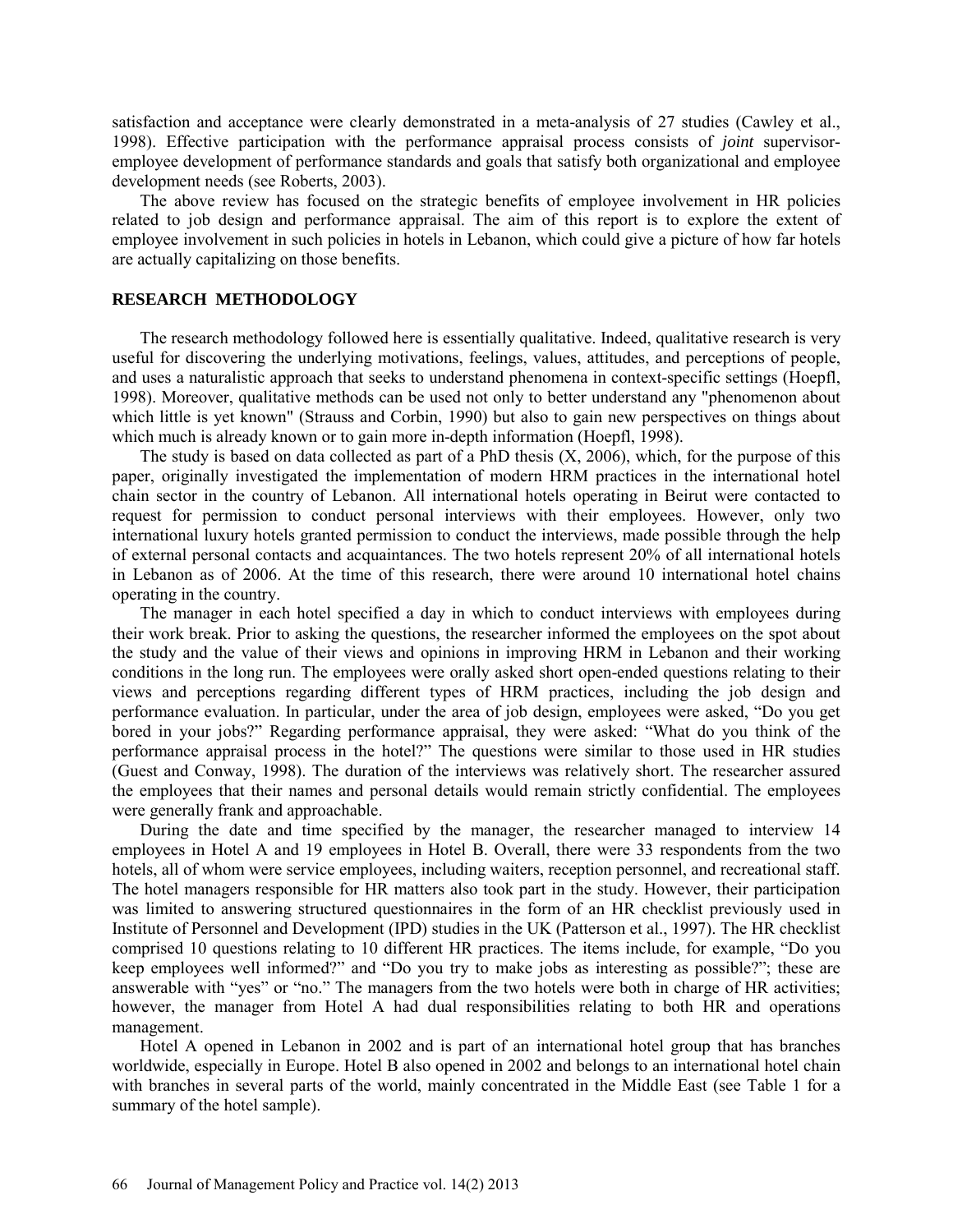| <b>Hotel</b> | <b>Year Opened</b><br>in Beirut | International Ownership<br><b>Span</b>                                                    |          | <b>Scale of</b><br><b>Operation</b><br>(worldwide) |
|--------------|---------------------------------|-------------------------------------------------------------------------------------------|----------|----------------------------------------------------|
|              | 2002                            | Has hotels<br>worldwide<br>(concentrated<br>in Europe)                                    | European | $50+$ hotels                                       |
| B            | 2002                            | Has hotels in<br>several parts<br>of the world<br>(concentrated<br>in the Middle<br>East) | Gulf     | $6+$ hotels                                        |

### **TABLE 1 HOTELS STUDIED**

### **FINDINGS AND DISCUSSION**

#### **Managerial Rhetoric**

It is worth noting that the managers from the two hotels in this study indicated that they fully implement HR policies in their hotels and that, based on their completed questionnaires, all HR practices are followed in their workplace. In particular, they specified that they involve employees in decision making in the workplace. In other words, the managers in this study have fully embraced the tenets of HRM as being an employee champion (e.g., high employee involvement). However, as will be presented in the next sections, the reality was rather different.

The management rhetoric emphasizing the involvement of workers was not met on the ground, according to the interviews with the employees themselves in this study. Keeping all things constant, this finding is consistent with several research papers in the HRM literature, which showed a wide gap between management rhetoric and reality (Hales and Klidas, 1998; Truss, 1999; Grant, 1998; Hallier and Leopold, 1996; Marchington and Grugulis, 2000). For example, a study (Hales and Klidas, 1998) on HRM implementation in practice among 10 five-star hotels in Amsterdam showed that despite managers' claims that their employees were fully involved with decisions and empowered to act exclusively on their own in making those decisions, the reality in practice did not match their claims. Their results showed that none of the hotel managers allowed full decision making on the part of the employees but only limited discretion. As Hales and Klidas (1998: 92) argued: "employee autonomy was limited in both scope and depth."

The contextual variables, including economic and cultural factors that may affect HRM implementation on the part of management, may differ from one country to another. However, the main point of concern here, as will be presented next, is that the management rhetoric does not always match the reality.

# **Employee Involvement in Job Design**

A number of issues were observed in the area of job design. According to the employee interviews, the managers do not seem to involve or offer employees the opportunity to discuss new ways to improve their job tasks or update the work methods to make them more interesting. In fact, several employees stated that their jobs become very boring, especially in the low season. For instance, one waiter in the study noted that "during the low season, we are really not in the mood to talk to each other. You see everyone [colleagues] depressed and not in the mood for anyone. It is so depressing during that period."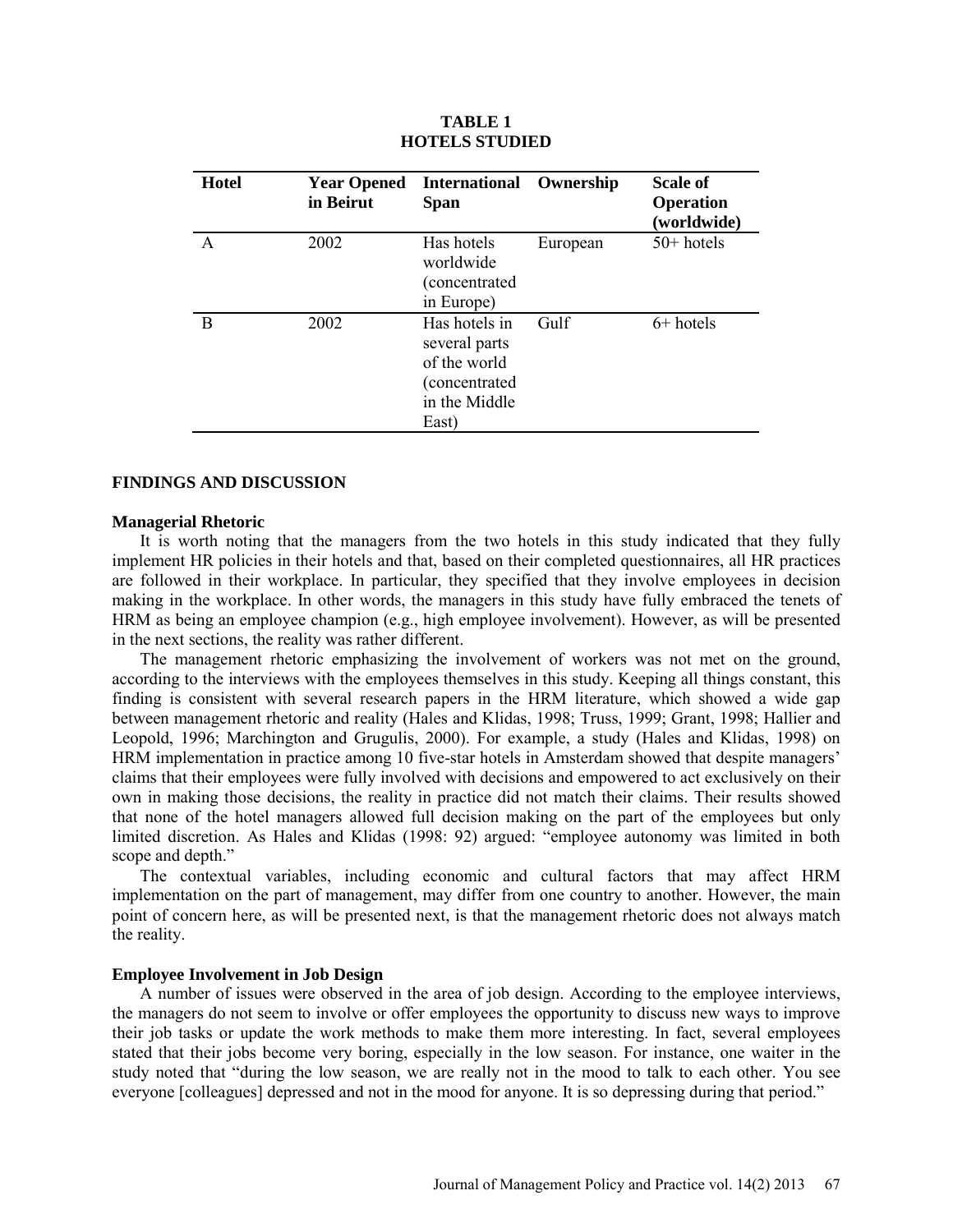Interesting jobs are an important antecedent for positive attitudes in the workplace (Hackman and Oldham, 1976). Indeed, the job itself, out of several other job features, has long been regarded as the main motivator in the workplace (Judge and Church, 2000; Jungensen, 1978) (cited in Saari and Judge, 2004). This is not to say that well-designed compensation programs and effective supervision (i.e., other types of personnel policies) are not important; rather, it is that much can be done to influence job satisfaction by ensuring that the work is interesting and challenging (Saari and Judge, 2004). Although the HR managers stressed that they try to make employees' jobs as interesting as possible, this may not be the case on the ground, as found in this study. A comment from one of the employees in this study highlights this further: "there are ways that they [managers] can do to revive the hotel and lift us [motivate us] during the [low] season, such as lowering room rates to attract people or rotating us between departments."

The fact that managers in Lebanon do not take job design matters very seriously seems to be due to the continued practice of classical management concepts (e.g., Taylorism) by many managers in the Middle East; these concepts maintain that employees generally dislike work and are only interested in earning their pay (Suliman, 2001). Accordingly, as can be inferred from employee interviews in this study, managers pay little attention to work design.

Suliman (2001) argued that these classical management concepts may have played a role in improving the profitability of companies in the Middle East; their role, however, has been marginal and temporary. Arab organizations it follows should attempt to re-design jobs which necessarily empower employees to participate in designing their own jobs in line with their career needs and aspirations. Jobs models that do not satisfy the employees' needs (e.g., achievement needs) lead to dissatisfaction, bitterness, and alienation, which could eventually be translated into low organizational profitability (Schein, 1980).

### **Employee Involvement in Performance Appraisal**

In the area of performance appraisal, the findings also suggest that there are limitations on the part of management. Although the employees seemed to value the general idea of performance appraisal in itself for organizational and employee development, they had a somewhat negative image of it in their hotels. To them, the performance appraisal process seemed biased, serving to fulfill management agenda at the expense of the employees' needs and aspirations.

Many employees stated that their input is often left out and that they have no say in co-setting performance objectives or development plans. In other words, based on the results of the study, performance objectives and the criteria to reach those objectives were not being mutually set by the manager/rater and the employee; rather, they appeared to be solely set by managers driven by business needs alone. Put simply, employee participation in the performance appraisal process is very limited. The comment of one employee in this study illustrates this: "They need to listen to our views. We cannot improve performance if there are certain issues that need to be solved. Many of our suggestions are not taken into consideration by management; they only do what they want to do." It follows that employees are not offered the opportunity to develop performance objectives in line with their career aspirations; hence, the employees' needs are overlooked in setting performance criteria. Another worker in this study noted: "Our careers are really not being developed here. This is how it is in many of the workplaces in this country, and this is very demotivating to me."

In fact, employers in many developing countries mistakenly view their employees as having limited potential and capabilities (Jaeger, 1990) (cited in Vallance, 1999), and therefore, their involvement in the process may be curtailed. In other words, managers in those contexts underestimate their employees' qualifications for involvement in the performance appraisal process.

In sum, active employee involvement and participation in job design and performance appraisal seem absent, according to the employee interviews in this study. Generally, when asked if managers involved them in decision making, employees noted that there was minimal involvement, if at all. This seems unfortunate, given that employee involvement is considered the central element in the human resource management paradigm (Wood and Wall, 2002). Involving or engaging the employee in organizational matters can result in higher employee self-esteem, leading to higher employee commitment and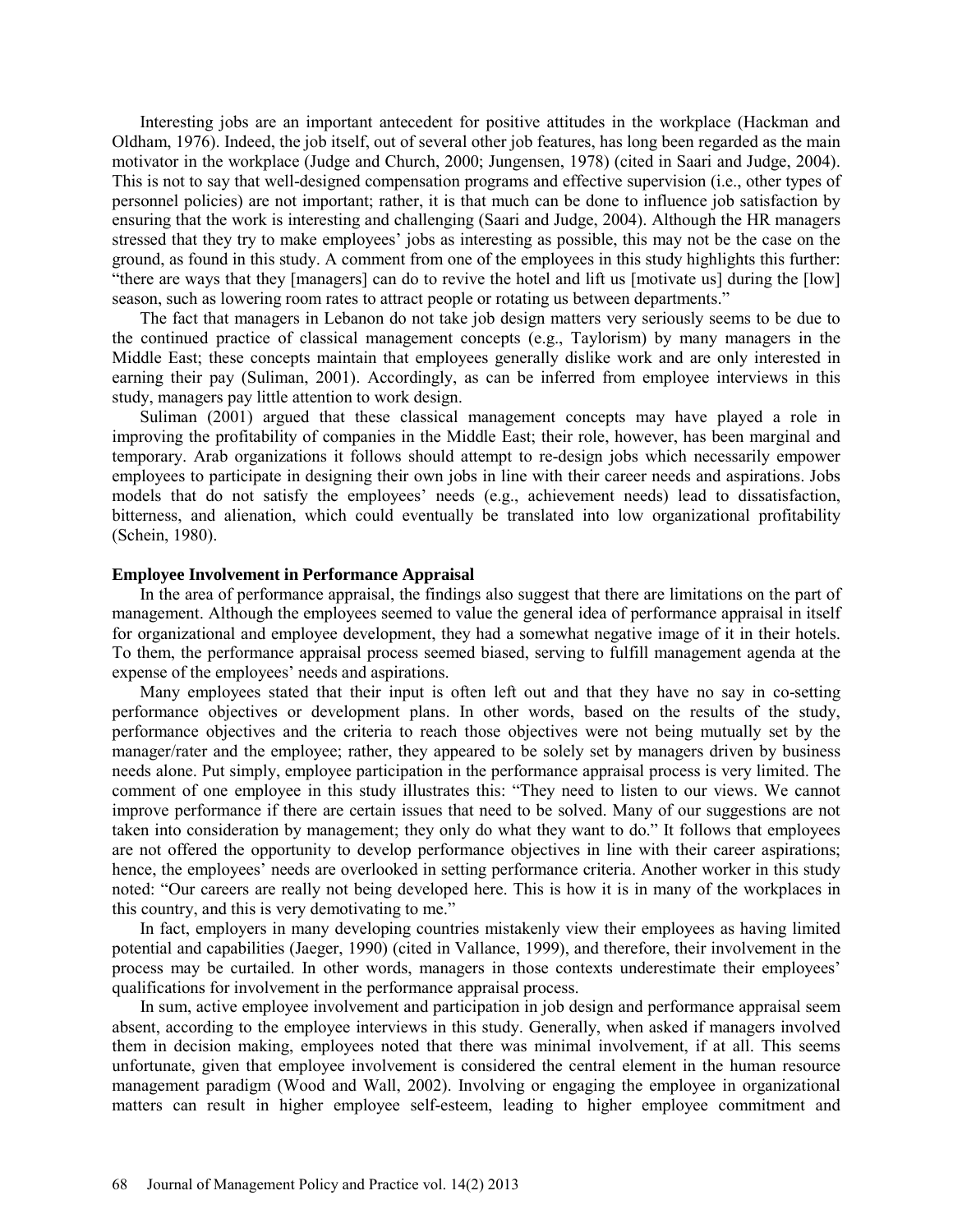satisfaction in the workplace (Tomer, 2001). At the rhetorical level, as seen in this study, although the managers embraced the tenets of HRM as being an employee champion (e.g., high employee involvement), the reality was rather disappointing for employees.

A number of studies in the Arab world do show that managers do not encourage employee involvement and even punish rather than reward it (Al-Faleh, 1987; Mouna, 1980; Suliman and Iles, 1999) (cited in Suliman, 2001). Suliman (2001) argued that most Middle Eastern managers still manage their organizations based on traditional western ideas and concepts that had originated in the 1960s and 1970s. These concepts are based on the assumption that workers do not like work and hence should be threatened and forced to produce. Employee input/suggestions or their participation in organizational decision making is therefore not supported and valued by management, as demonstrated in this study. Similarly, the results of a study in the hotel sector in Lebanon (Awad, 1999) reflected the low regard that HR managers have towards their employees. In this respect, management still sees their human resources as a cost and not as an investment, and therefore, their involvement is seen as "pointless."

The organizational structure itself in the Middle East region does not support the system of employee involvement. Lebanese and Middle Eastern managers in general tend to centralize their decisions at the highest levels of management. Hence, managers neither share information with their subordinates nor involve them in decision making (Bakhtari, 1995; Badawy, 1980). It follows that Middle Eastern managers tend to follow a somewhat authoritarian style of management. Bakhtari (1995) argued that this stems from the authoritarian political regimes particular to Arab countries:

*The preference for the coercive management style among Middle Eastern relative to U.S*born managers can be traced to the authoritarian element in the political and social *environment in the Middle East, an element springing from several factors that have shaped the norms, values, and beliefs of contemporary Middle East societies. (p. 110)* 

### **CONCLUSIONS, RECOMMENDATIONS, AND LIMITATIONS**

The main contribution to knowledge that this study offers is related to the practice of employee involvement in a developing country in the Arab world. Employee interviews offered a valuable contribution to knowledge in the field of HRM, particularly in the Lebanese hospitality sector. The findings from the employee interviews in this study indicated that HRM, and employee involvement in particular, remains largely rhetoric (i.e. Legge, 1995a). Specifically, limited involvement in job and performance appraisal is evident. Hotel employees are rarely given the opportunity to participate in improving or adjusting their work standards. Employees noted that their jobs sometimes become very boring. Finally, the interviews demonstrated that employee participation in performance appraisal is often discouraged. It seems that appraisals are a one-sided activity in the hotels studied. The bureaucratic and traditional ideology of managers in Lebanon, as discussed in the previous sections, ultimately translated to a low overall employee involvement climate.

The problems in HR practice reported by the employees present an agenda for improving the employee involvement practice in Lebanon, a developing country in the Arab world. In this respect, a number of management recommendations for the hotel sector in Lebanon follow. First, for a successful employee involvement climate, management should share with employees more information related to strategic and financial issues. In other words, managers are to be more open to their employees. Second, performance appraisal should be developed to ensure that employees participate more in setting their performance goals and objectives, taking into account their career development aspirations in the hotel. Finally, management must exert serious effort to give employees opportunities to suggest ways to make their jobs more interesting.

Furthermore, it was inferred from the study that senior managers should adopt giving more support to human resources as an overall management philosophy and actually follow through on it (Pfeffer, 1998). This philosophy requires greater managerial support so that the outcomes of employee involvement relating to higher employee commitment and performance can be achieved. In this respect, managers may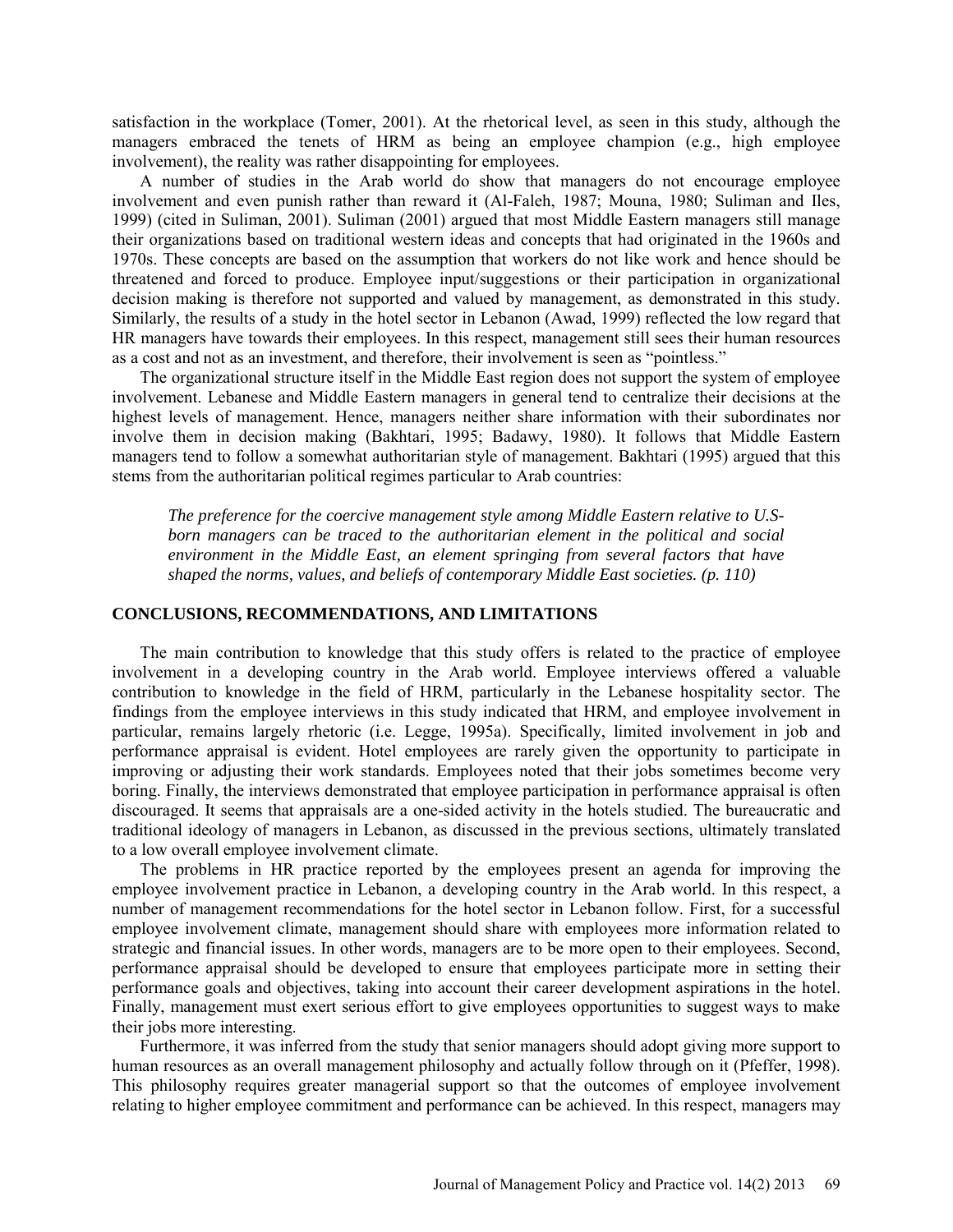have to abandon their bureaucratic attitudes and recognize that human resources are an investment and not a cost (Awad, 1999). In this respect, employers are advised to initiate cultural change programs aimed at encouraging managers in the organization to realize the importance of human capital and in turn increase the involvement of their employees. An important issue here is related to management education (Rosow and Zager, 1990). Research has found that management education is considered the most important predictor of attitudes (Triandis and Brislin, 1980). Thus, it is highly recommended that hotel owners educate their managers about the concepts of employee involvement itself, including the strategic importance and benefits of involvement. Management development programs can help bring about a change in culture and attitudes on the part of management (e.g., Jackson, 1992). Nevertheless, organizations cannot expect to move from its current management style to participation overnight. It follows that some traditional line managers might view the change with skepticism, especially when a real change of management philosophy occurs (Klein and Sorra, 1996; Klein, 1984), and they might resist the change strongly (Fenton'O-Creevy, 1998). Actually involving line managers and supervisors in the initial planning and design of the means and processes of participative decision making can facilitate the shift from the control to the participation philosophy (Harrison, 1992) and therefore help them accept the change with less resistance. Furthermore, managers should also be convinced that the employees have the required knowledge and abilities to participate. Managers may not have confidence in the abilities of their subordinates and may therefore be reluctant to involve them in decision making (Leana, 1987). Accordingly, HR managers have a critical role in convincing managers that the employees hired are highly capable. This hiring process could thus include actual participation of line managers, in addition to considering the resumes, training sessions attended, degrees achieved, and other relevant information regarding employee qualifications. Finally, managers must also receive training (e.g., Choi and Dickson, 2010) directed at managing employee involvement successfully in organizations (Cotton, 1993). This could include training on issues related to organizing and structuring the decision-making process for employees, offering timely feedback to employees' suggestions, and ensuring equal opportunities for involvement for all concerned employees (Fox, 1977). Importantly, for a successful cultural change to take place, support must come from the top (Daily and Bishop, 2003; Tesluk et al., 1999). Senior executives must be ready to fully sponsor and lead the program throughout the organization in a gradual, non-hasty process over time.

As in all research, certain limitations exist in this study. The purpose of this research was to explore employee involvement in several important HR policies in hotels. However, the fact that only two hotels were studied could limit the generalization of findings to the entire hotel sector in the country. Nevertheless, the hotels studied are representative of fine international hotels, which makes them good cases for study given that such hotels may follow certain standards to remain competitive in the market. More studies in this field are necessary to increase confidence in the findings.

# **ACKNOWLEDGEMENTS**

The author would like to thank Dr. Howard Adler at Purdue University for his valuable comments on an earlier version of this work.

# **REFERENCES**

Adler, H. (2005). Interview with Hervé Fournier, Vice President, César Ritz Hotel School. *Journal of Human Resources in Hospitality and Tourism*, *4* (2), 119-127.

Al-Faleh, M. (1987). Cultural Influences on Arab Management Development: A Case Study of Jordan. *Journal of Management Development, 6,* 19 - 33.

Appelbaum, E., Bailey, T., Berg, P., & Kalleberg, A. (2000). *Manufacturing Advantage: Why High-Performance Work Systems Pay Off*. Ithaca: Cornell University Press.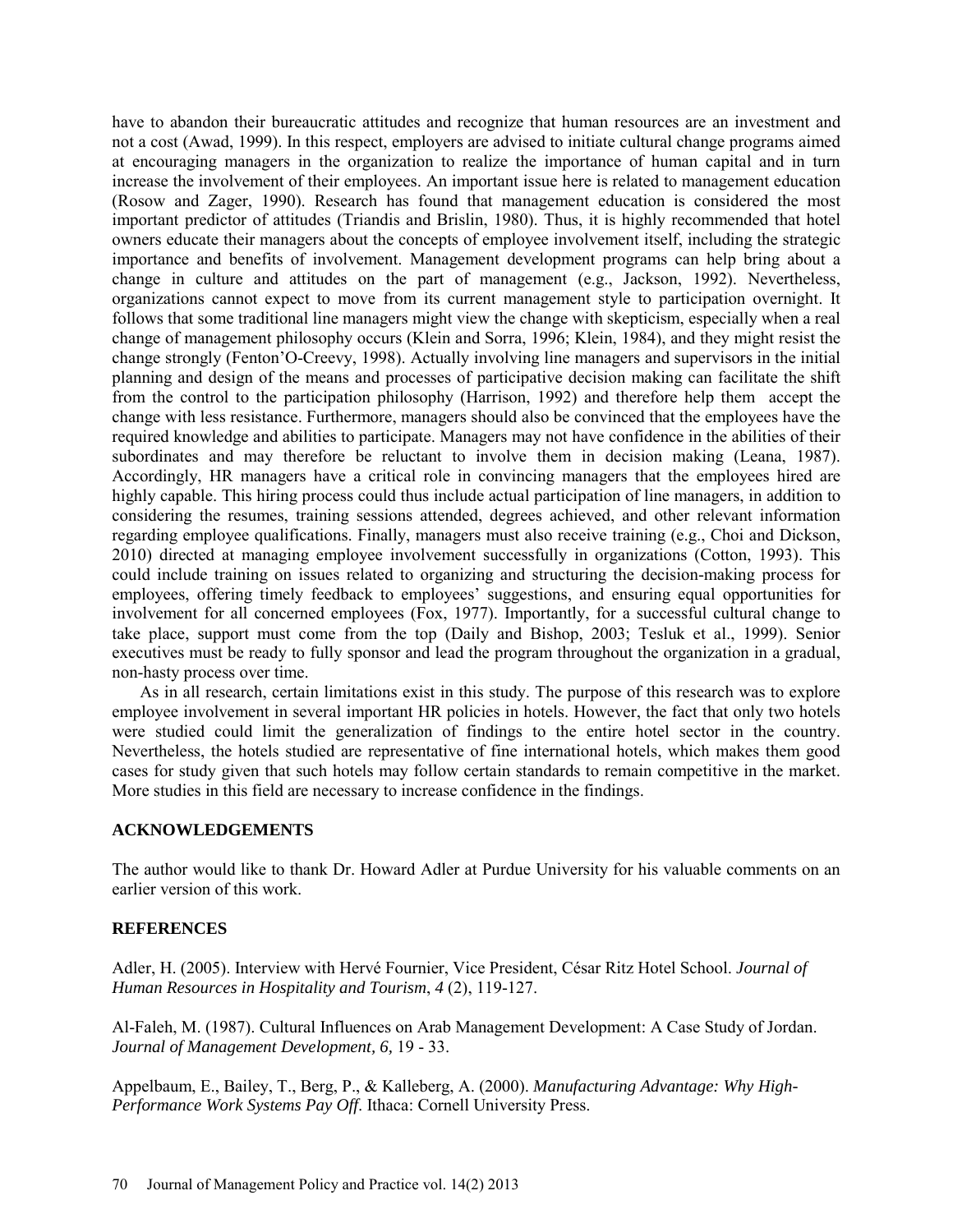Arthur, J. B. (1994). Effects of Human Resource Systems on Manufacturing Performance and Turnover. *Academy of Management Journal*, *37* (3), 670-68.

Audi Report (2011), Lebanon. *Audi Bank*. Retrieved Dec. 25<sup>th</sup>, 2011, from http://www.audi.com.lb

Awad, F. (1999). Assessment and Identification of Training Needs in the Tourism Cluster in Lebanon. *Lebanese American University*. Retrieved February 12, 2004, from http://hri.lau.edu.lb/Publications/assessment & identification of training needs in the tourism cluster \_in\_lebanon.htm

Badawy, M. (1980). Styles of Mideastem Managers. *California Management Review*, *22*, 51-58.

Bailyn, L. (1993). *Breaking the Mold: Women, Men, and Time in the New Corporate World*. New York: Free Press.

Bakhtari, H. (1995). Cultural Effects on Management Style. *International Studies of Management and Organization*, *25* (3), 97-118.

Brown, M., Hyatt, D., & Benson, J. (2010). Consequences of the Performance Appraisal Experience. *Personnel Review, 39* (3), 375-396.

Budhwar, P., & Debrah, Y. (Eds.) (2002). *Human Resource Management in Developing Countries*. London: Routledge.

Budhwar, P., & Mellahi, K. (2006). Introduction: Managing Human Resources in the Middle East. In Budhwar, P. & Mellahi, K. (Eds.) *Managing Human Resource in the Middle East*. London: Routledge, 1- 19.

Carroll, S. J., & Craig, E. S. (1982). *Performance Appraisal and Review Systems: The Identification, Measurement and Development of Performance in Organizations*. Glenview, IL: Scott, Foresman.

Cawley, B. D., Keeping L. M., & Levy P. E. (1998). Participation in the Performance Appraisal Process and Employee Reactions: A Meta-Analytic Review of Field Investigations*. Journal of Applied Psychology, 83*, 615-633.

Choi, Y., & Dickson, D. R. (2010). A case study into the benefits of management training programs: Impacts on hotel employee turnover and satisfaction level. *Journal of Human Resources in Hospitality & Tourism, 9* (1), 103.

Cotton, J. (1993). *Employee Involvement: Methods for Improving Performance and Work Attitudes*. Newbury Park, CA: Sage.

Cotton, J., Vollrath, D., Froggatt, K., Lengnick-Hall, M., & Jennings, K. (1988). Employee Participation: Diverse Forms and Different Outcomes. *Academy of Management Review, 13*, 8–22.

Dachler, H. P., & Wilport, B. (1978). Conceptual Dimensions and Boundaries of Participation in Organizations: A Critical Analysis. *Administrative Science Quarterly*, *23,* 1-39.

Daily, B., & Bishop, J. (2003). TQM Workforces and Employee Involvement: The Pivotal Role of Teamwork. *Journal of Managerial Issues*, *15* (4), 393-412.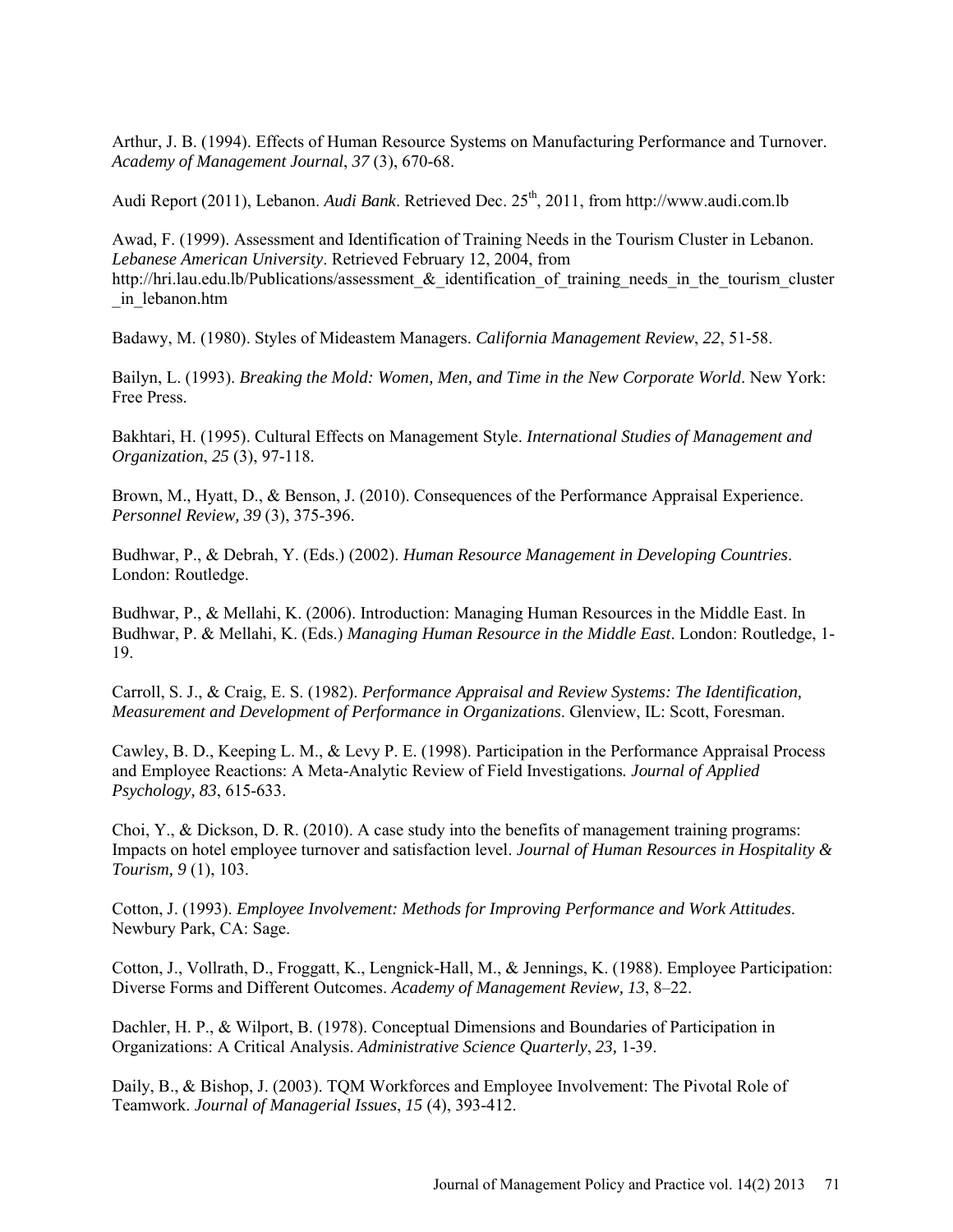Delery, J., & Doty, H. (1996). Models of Theorizing in Strategic Human Resource Management: Tests of Universalistic, Contingency, and Configurational Performance Predictions. *Academy of Management Journal, 39,* 802-83.

Fenton-O'Creevy, M. (1998). Employee Involvement and the Middle Manager: Evidence from a Survey of Organizations. *Journal of Organizational Behavior, 19*, 67-84.

Fisher, C.D. (1993). Boredom at Work: A Neglected Concept. *Human Relations, 46* (3), 395–41.

Fox, W. M. (1977). Limits to the Use of Consultative-Participative Management. *California Management Review*, *20* (2), 17-22.

Garg, P., & Rastogi, R. (2006). New Model of Job Design: Motivating Employees' Performance. *Journal of Management Development*, *25* (6)*,* 572-587.

Grant, D. (1998). 'HRM, Rhetoric and the Psychological Contract: A Case of Easier Said than Done'. *The International Journal of Human Resource Management, 10* (2), 327-350.

Guest, D. (1987). Human Resource Management and Industrial Relations. *Journal of Management Studies*, *24* (5), 503-521.

Guest, D. (1991). Personnel Management: The End of Orthodoxy? *British Journal of Industrial Relations, 29* (2), 149-175.

Guest, D. (1990). Human Resource Management and the American Dream. *Journal of Management Studies*, *27* (4), 377-397.

Guest, D., & Conway, N. (1998). *Fairness at Work and the Psychological Contract*. London: Institute of Personnel and Development.

Guthrie, J. P. (2001). High-Involvement Work Practices, Turnover, and Productivity: Evidence from New Zealand. *Academy of Management Journal, 44* (1), 180-190.

Hackman, R., & Oldham, G. (1976). Motivation through the Design of Work: Test of a Theory. *Organizational Behavior & Human Performance*, *16* (2), 250-279.

Hales, C., & Klidas, A. (1998). Empowerment in Five-Star Hotels: Choice, Voice or Rhetoric? *International Journal of Contemporary Hospitality Management*, *10* (3), 88-95.

Hallier, J., & Leopold, J. (1996). 'Creating and Replicating HRM on Greenfield Sites: Rhetoric or Reality'. *Employee Relations, 18* (5), 46-65.

Harrison, E. (1992). The Impact of Employee Involvement on Supervisors. *Global Business and Organizational Excellence*, *11* (4), 447-452.

Hoepfl, M. (1998). Choosing Qualitative Research: A Primer for Technology Education Researchers. *Journal of Technology Education*, *9* (1), 47-63.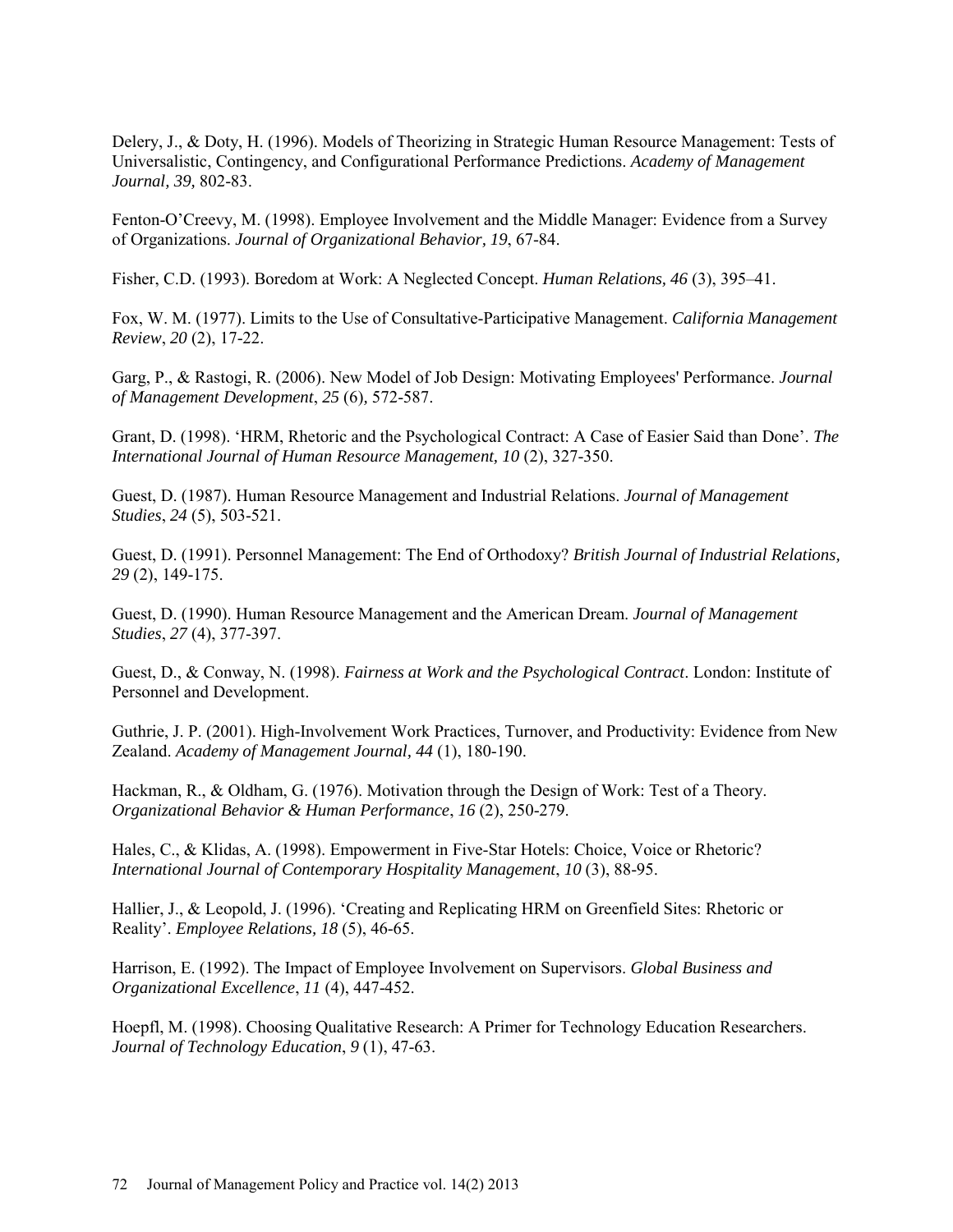Ismail, H. (2006). *A Study of Corporate Performance and Job Satisfaction in the Context of Human Resource Attitude Surveys: The Case of Hotel Services in Lebanon*. Unpublished PhD Thesis. The University of Manchester, Manchester, United Kingdom.

Jackson, L. (1992). Achieving Change in Business Culture: Through Focused Competence-Based Management Development Programs. *Management Decision, 30* (6), 149.

Klein, K. (1984). Why Supervisors Resist Employee Involvement. *Harvard Business Review, 84*, 5-7.

Klein, K., & Sorra, J. (1996). The Challenge of Innovation Implementation. *Academy of Management Review, 21*, 1055-1080.

Lawler, E. E. (1988). Transformation from Control to Involvement. In R. H. Kilman, & T. J. Covin (eds.), *Corporate transformation*. San Francisco: Jossey-Bass.

Leana, C. (1987). Power Relinquishment versus Power Sharing: Theoretical Clarification and Empirical Comparison of Delegation and Participation. *Journal of Applied Psychology*, *72,* 228-233.

Legge, K. (1995a). *Human Resource Management: Rhetorics and Realities*. Basingstoke: Macmillan.

Legge, K. (Ed.) (1995b). HRM: Rhetoric, Reality and Hidden Agendas In John Storey. *Human Resource Management: A Critical Text.* London: Routledge.

Locke, E.A., & Schweiger, D.M. (1979). Participation in Decision-making: One More Look. *Research in Organizational Behavior, 1*, 265–339.

Mabey, C., Skinner, D., & Clark, T. (Eds). (1998). *Experiencing Human Resource Management*. London: Sage.

Marchington, M., & Grugulis, I. (2000). 'Best Practice Human Resource Management: Perfect Opportunity or Dangerous Illusion?'. *International Journal of Human Resource Management, 11* (6), 1104-1124.

Marchington, M., Wilkinson, A., Ackers, P., & Goodman, J. (1994). Understanding the Meaning of Participation: Views from the Workplace. *Human Relation*, *47* (8)*,* 867-890.

McGregor, D. (1960). *The Human Side of Enterprise*. New York: McGraw Hill.

Mendelson, M. B., Turner, N., & Barling, J. (2011). Perceptions of the Presence and Effectiveness of High Involvement Work Systems and Their Relationship to Employee Attitudes. *Personnel Review, 40*   $(1), 45-69.$ 

Miles, R. E. (1975). *Theories of Management: Implications for Organizational Behavior and Development*. New York: McGraw-Hill.

Miller, K. I., & Monge, P. R. (1986). Participation, Satisfaction, and Productivity: A Meta-Analytic Review. *Academy of Management Journal, 29,* 727-753.

Murphy, K.R., & Cleveland, J. N. (1995). *Understanding Performance Appraisal: Social, Organizational and Goal-based Perspectives.* Thousand Oaks, CA: Sage.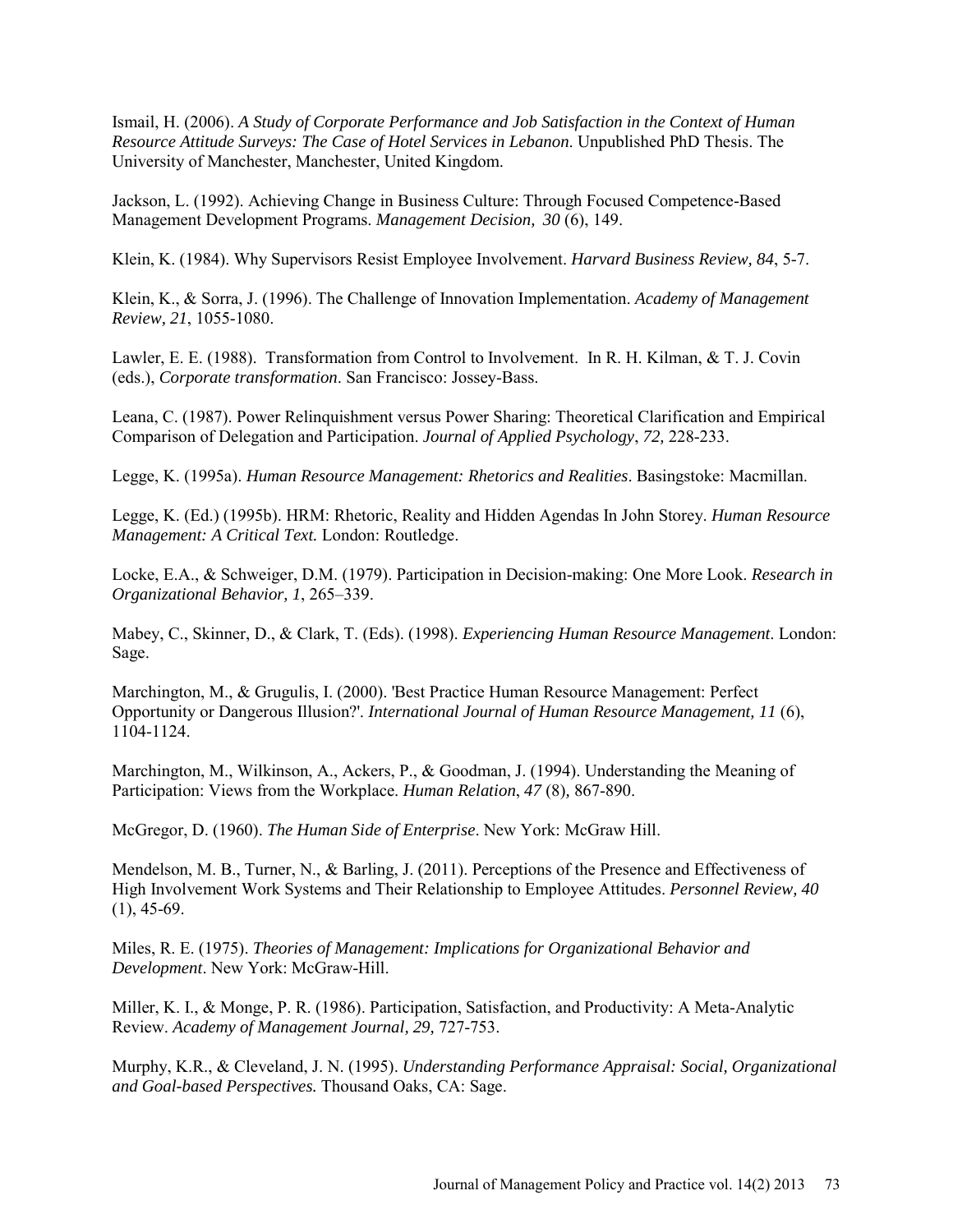Oldham, G. R., & Hackman, J. R. (1980). *Work Redesign*. Menlo Park, CA: Addison Wesley Publishing Company.

Oldham, G. R., & Hackman, J. R. (2010). Not What It Was and Not What It Will Be: The Future of Job Design Research. *Journal of Organizational Behavior, 31*, 463–47.

Parker, S., & Wall, T. (1998). *Job and Work Design: Organizing Work to Promote Well Being and Effectiveness*. Thousand Oaks, CA: Sage.

Patterson, M., West, M. A., Lawthom, R., & Nickell, S. (1997). *Impact of People Management Practices on Business Performance*. London: Institute of Personnel and Development.

Peters, T. (1987) .*Thriving on Chaos: Handbook for a Management Revolution*. New York: Knopf.

Pfeffer, J. (1998). *Human Equation: Building Profits by Putting People First*. Boston: Harvard Business School Press.

Pierce, J. L., Kostova, T., & Dirks, K. (2001). Toward a Theory of Psychological Ownership in Organizations. *Academy of Management Review, 26*, 298–310.

Redman, T., & Wilkinson, A. (Eds.). (2001). *A Contemporary Human Resource management: Text and Cases*. Harlow: Prentice Hall.

Rees, C., Mamman, A., & Braik, A. B. (2007). Emiratization as a Strategic HRM Change Initiative: Case Study Evidence from a UAE Petroleum Company. *[International Journal of Human Resource](http://www.ingentaconnect.com/content/routledg/rijh)  [Management,](http://www.ingentaconnect.com/content/routledg/rijh) 18* (1), 33-53.

Roberts, G.E. (2003). Employee Performance Appraisal System Participation: a Technique that Works. *Public Personnel Management, 30* (1)*,* 89-90.

Rosow, J. M., & Zager, R. (1990). *'New Roles for Managers: Part III: The Manager as Trainer, Coach and Leader'.* A Work in America Institute National Policy Study, Work in America Institute, Scarsdale, NY, pp. 1–3.

Rush, H. (1971). "Job Design for Motivation: Experiments in Job Enlargement and Job Enrichment". New York: The Conference Board.

Saari, L., & Judge, T. (2004). Employee Attitudes and Job Satisfaction. *Human Resource Management, 43* (4), 395-407.

Schein, E. (1980). *Organizational Psychology*. (3rd edition). London: Prentice Hall.

Scott-Ladd, B., & Marshall, V. (2004). Participation In Decision Making: A Matter Of Context? *Leadership & Organization Development Journal, 25* (7), 646-662.

Spector, P. (1986). Perceived Control by Employees: A Meta-Analysis of Studies Concerning Autonomy and Participation at Work. *Human Relations, 39*, 1005-1016.

Stack, J., & Burlingham, B. (1992). *The Great Game of Business*. New York: Currency Doubleday.